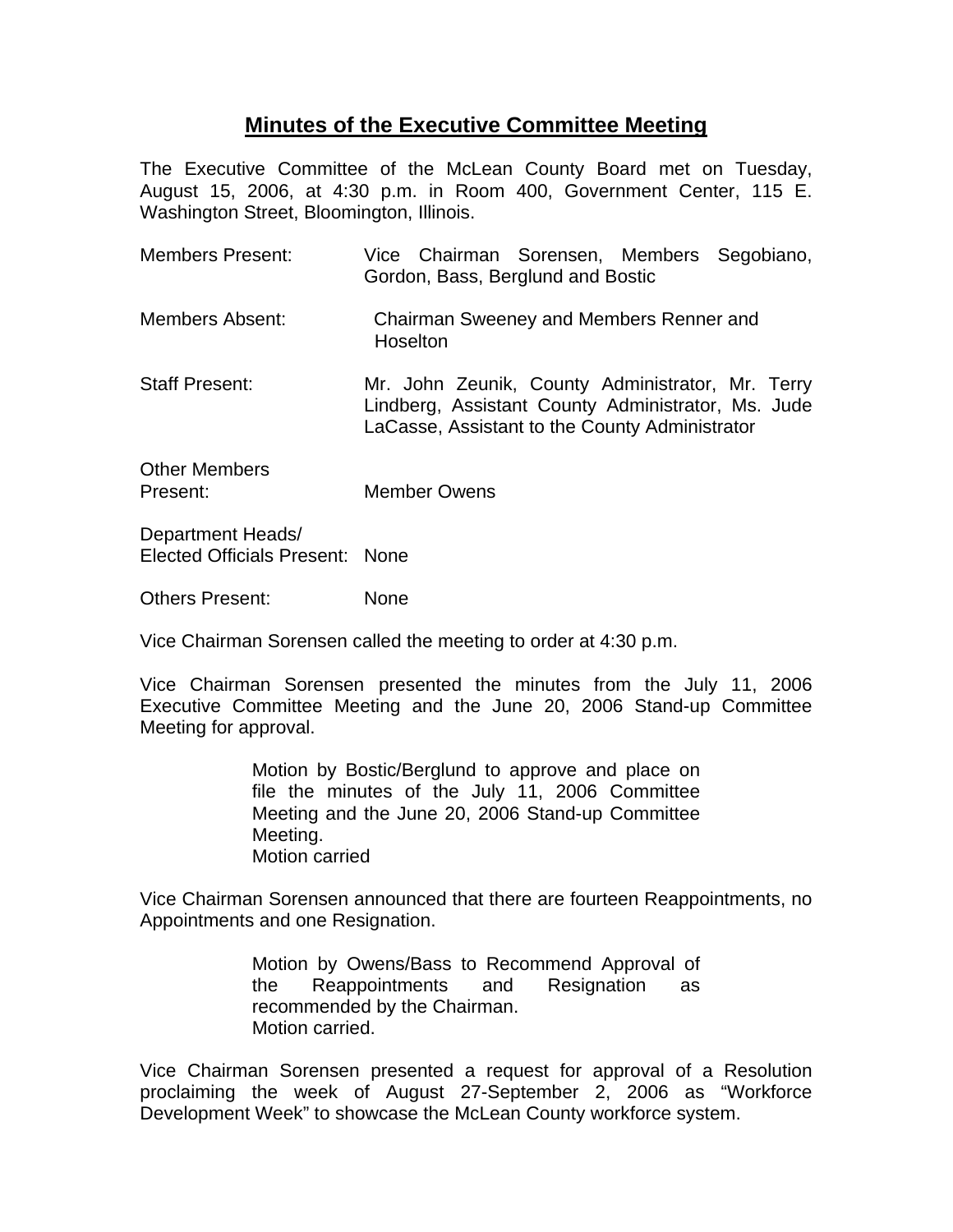Minutes of the Executive Committee August 15, 2006 Page Two

Mr. John Zeunik, County Administrator, explained that McLean County is one of four Counties that belong to the Illinois Workforce Development Board, which is headed by Gary Cicciu. This is a federally funded job-training grant program. Mr. Zeunik stated that this Resolution was passed out to the four County Board Chairmen at the last meeting and each County Board Chairman was asked to bring this Resolution before their Board for approval in August, as the designation date is August 27-September 2.

Vice Chairman Sorensen expressed concern that the Resolution read like a precursor to the group asking for money from the County. Mr. Zeunik stated that the group will seek Federal funding, but is not seeking funds from the County.

Ms. Bostic asked if the Illinois Workforce Development Board was previously UPIC. Mr. Zeunik stated that, at one time, it was the Comprehensive Employment and Training Act, which was CETA, which was replaced by United Private Industry Council (UPIC), which became something else. It is now the Illinois Workforce Development Board.

Mr. Segobiano expressed concern with grants. He recommended that a report be shared with the Board and the general public on how much of the grant funds go to administrative overhead versus the grant purpose. Mr. Segobiano stated that the general public needs to know how grant funds are dispersed and what they are providing to the McLean County community.

Vice Chairman Sorensen advised that the Finance Committee has asked the Auditor to refine the grant information flow process and the grant tracking process, such as where the money comes from, where it goes and when it ends. He indicated that, in the Outside Auditor's Report, one of the few concerns they shared was how some of the grant money was being tracked.

Mr. Zeunik stated that he will contact Mr. Gary Cicciu and ask him to provide this Committee with a report. He noted that the County does not receive grant money from the Workforce Development Board. The County is part of a four-County region and the money goes to the region. Mr. Zeunik assured the Committee that the federal job trading funds do not flow through the County. He indicated that, since the County is part of the region, it is appropriate to ask for an update on how the monies are being spent in the County and who is being served by the grant.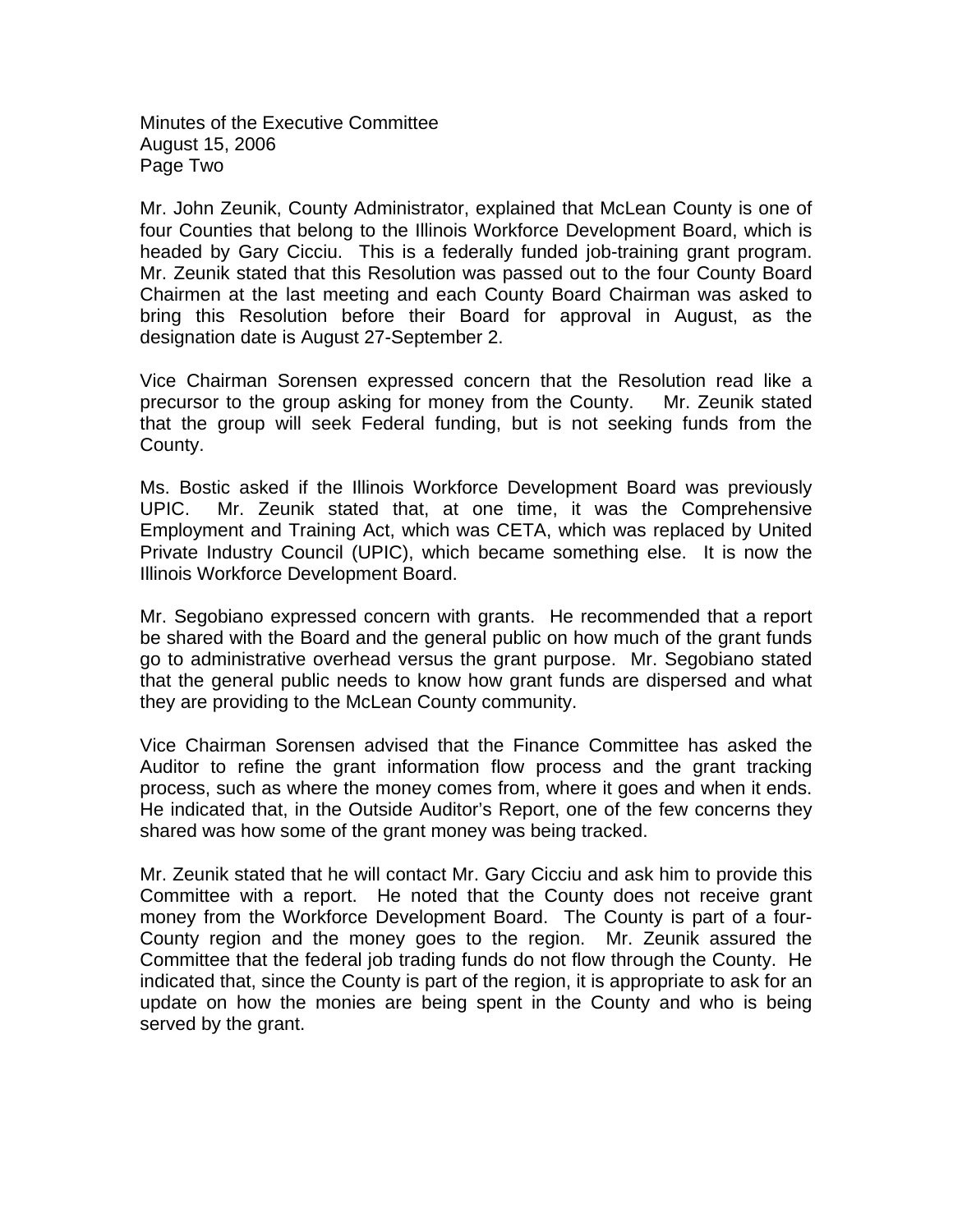Minutes of the Executive Committee August 15, 2006 Page Three

> Motion by Berglund/Owens to Recommend Approval of a Resolution of the McLean County Board Proclaiming the Week of August 27-September 2, 2006 as "Workforce Development Week." Motion carried.

Mr. Duffy Bass, Chairman, Transportation Committee, stated that the Transportation Committee brings no items for action to the Executive Committee. Mr. Bass advised that there is some dialogue that is not completely finished yet on road improvements and maintenance, which should be available by the end of the week.

Vice Chairman Sorensen asked if there were any questions. Hearing none, he thanked Mr. Bass.

Ms. Sue Berglund, Vice Chairman, Finance Committee, stated that the Finance Committee brings no items for action to the Executive Committee or items to be presented to the Board.

Mr. Ben Owens, Acting Chairman, Justice Committee stated that the Justice Committee brings three items for action to the Executive Committee.The first is a request for approval of an Emergency Appropriation Ordinance amending the McLean County Fiscal Year 2006 Combined Annual Appropriation and Budget Ordinance, General Fund 0001, Court Services Department 0022, Juvenile Detention Center 0022 for Court Services. Mr. Owens explained that these funds will be used to send four employees at the Juvenile Detention Center for additional training.

> Motion by Owens/Gordon to Recommend Approval of an Emergency Appropriation Ordinance Amending the McLean County Fiscal Year 2006 Combined Annual Appropriation and Budget Ordinance, General Fund 0001, Court Services Department 0022, Juvenile Detention Center 0022 for Court Services. Motion carried.

Mr. Owens presented a request for approval of a Contract with Livingston County for Lease of Bed Space in the McLean County Juvenile Detention Center – Court Services Department.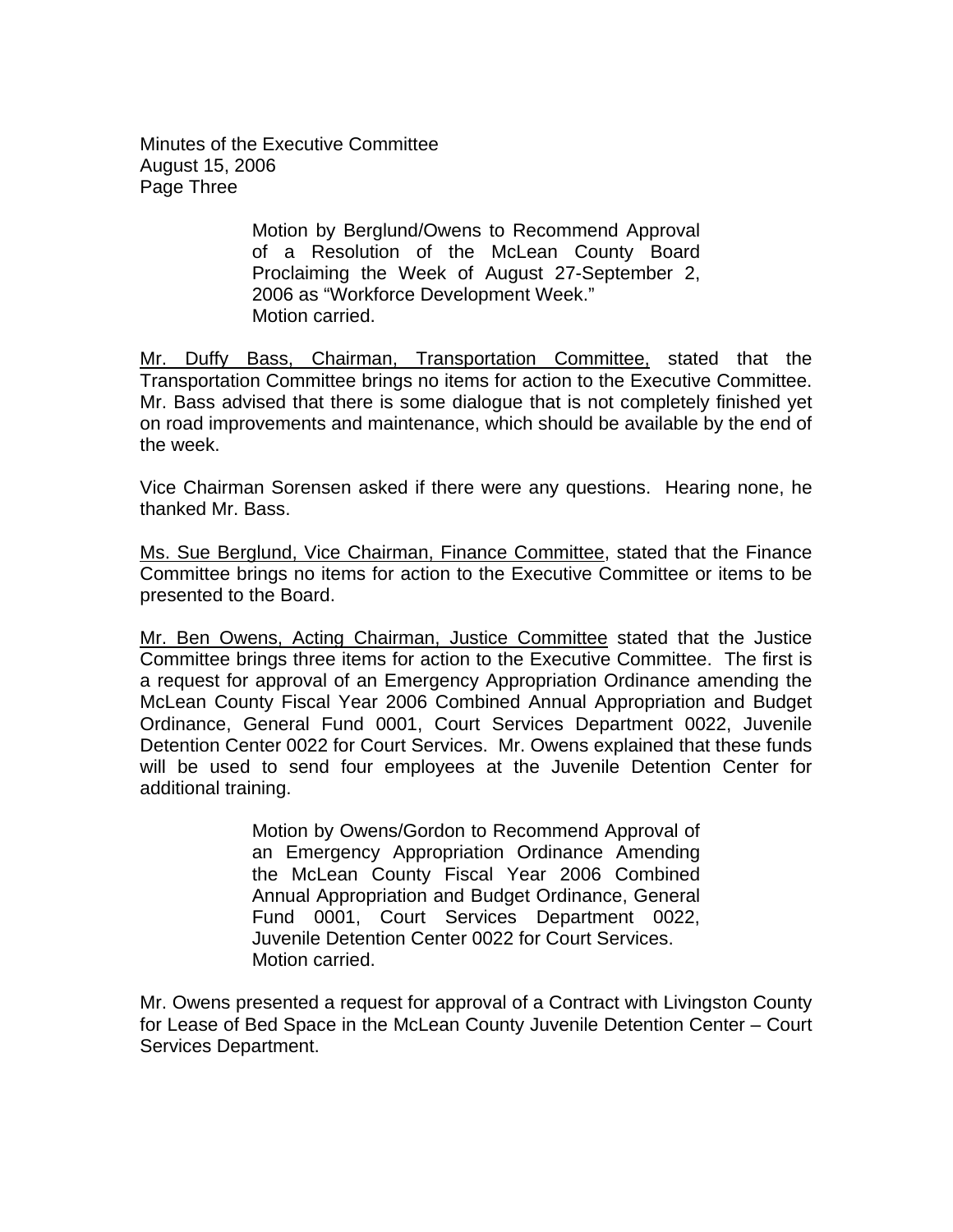Minutes of the Executive Committee August 15, 2006 Page Four

> Motion by Owens/Bostic to Recommend Approval of a Contract with Livingston County for Lease of Bed Space in the McLean County Juvenile Detention Center – Court Services Department. Motion carried.

Mr. Owens presented a request for approval of an Emergency Appropriation Ordinance amending the McLean County Fiscal Year 2006 Combined Annual Appropriation and Budget Ordinance – Sheriff's Department.

Mr. Owens explained that these radios will replace the current radios carried by the Correctional Officers in the jail. The current radios have a man-down button that is only available by pushing the button. The new radios will automatically send a signal to the Control Room when an officer is down.

Vice Chairman Sorensen advised that the Ordinance Amendment used the incorrect tenses. The Ordinance indicated that the Sheriff's Department had already purchased the radios and cameras. In fact, the dollars have not been spent and will not be spent until the Board approves the Ordinance.

> Motion by Owens/Berglund to Recommend Approval of an Emergency Appropriation Ordinance Amending the McLean County Fiscal Year 2006 Combined Annual Appropriation and Budget Ordinance for the Sheriff's Department as amended to reflect that the purchase has not been made. Motion carried.

Mr. Owens stated that there are several items to be presented to the Board.

Vice Chairman Sorensen asked if there were any questions or comments. Hearing none, he thanked Mr. Owens.

Mr. George Gordon, Chairman, Land Use and Development Committee reported that the Land Use and Development Committee brings one item for action to the Executive Committee, namely a request for approval of the Regional Planning Services Agreement between McLean County and the Regional Planning Commission.

> Motion by Gordon/Bostic to Recommend Approval of the Regional Planning Services Agreement between McLean County and the Regional Planning Commission. Motion carried.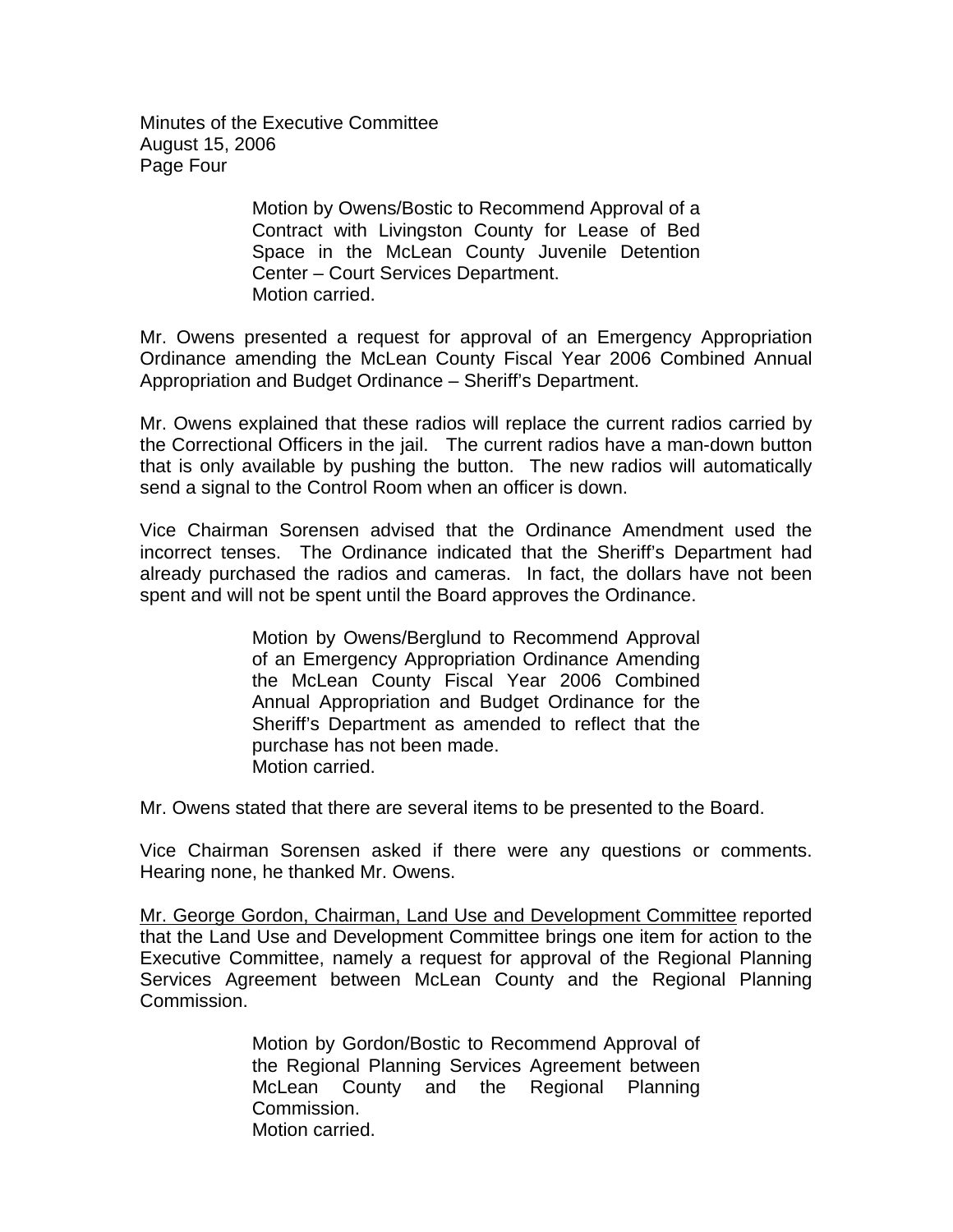Minutes of the Executive Committee August 15, 2006 Page Five

Vice Chairman Sorensen asked if there were any questions or comments for Mr. Gordon. There were none.

Ms. Diane Bostic, Chairman, Property Committee, reported that the Property Committee brings one item for action to the Executive Committee. Ms. Bostic presented a request for approval of a Lease Agreement between the Administrative Office of the Illinois Courts and the County for office space for the 11<sup>th</sup> Circuit Court Arbitration Center.

> Motion by Bostic/Berglund to recommend Approval of a Lease Agreement between the Administrative Office of the Illinois Courts and the County for office space for the 11<sup>th</sup> Circuit Court Arbitration and Mediation Center. Motion carried.

Vice Chairman Sorensen asked if there were any questions. Hearing none, he thanked Ms. Bostic.

Mr. Segobiano referred to a recent article in *The Pantagraph* regarding the longterm plans for a regional water system for the City of Bloomington, the Town of Normal and McLean County. He commended Chairman Sweeney on his comments in the article regarding the need to have a plan. Mr. Segobiano expressed concern with who is directing the water study, who makes the final decisions on the plan and who has control of the Intergovernmental Agreement.

Mr. Zeunik advised that, regarding the long-range regional water study and the long-range regional water Intergovernmental Agreement that brought together the City, Town and County, very little has been done. There were discussions several years ago with water authorities in Tazewell County. Mr. Zeunik indicated that the water authorities had retained counsel from Chicago to draft agreements to form their own wholesale authority that would drill the wells and provide raw water that municipalities could contract to purchase and the municipalities would build their own treatment facilities. He noted that nothing happened with that plan.

Mr. Zeunik stated that, as far as the Intergovernmental Agreement is concerned, the County, the City and the Town continue to fund an annual update of the Mahomet Aquifer drawdown and recharge by the Illinois Geological Survey and the Department of Natural Resources. The State has test sites in the Mahomet Aquifer that they regularly sample and they provide updates as to the drawdown and refill capacity.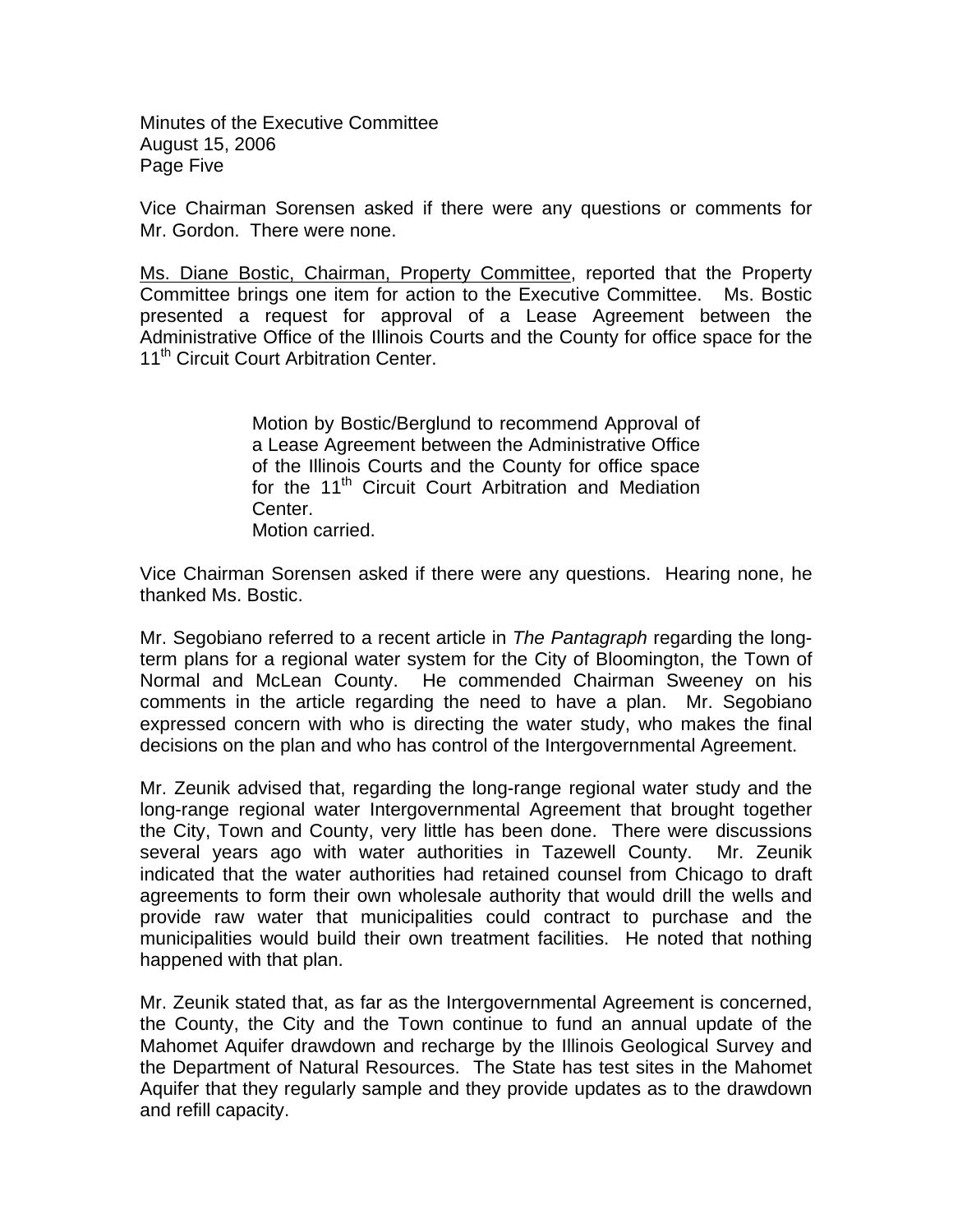Minutes of the Executive Committee August 15, 2006 Page Six

Mr. Zeunik noted that the Town of Normal has indicated that it does not need to move forward with a regional water supply system, as they are in good shape and anticipate that their supply is adequate to meet their needs for the next 15+ years. The City of Bloomington recognizes that their needs are more immediate than waiting for a regional system. Mr. Zeunik advised that, in conversations with the City and Town Managers, the City Manager of Bloomington indicated that Bloomington is prepared to move on its own if the other two parties are not ready to move forward with a more regional approach.

Mr. Segobiano asked that the County Board be kept apprised of what is happening in regards to the regional water system plan.

Vice Chairman Sorensen presented the July 31, 2006 bills as recommended and transmitted by the County Auditor for payment. The Prepaid Total is \$316,343.41 and a fund total that is the same.

> Motion by Owens/Bostic to recommend approval of the Executive Committee bills for July 31, 2006 as presented to the Committee by the County Auditor. Motion carried.